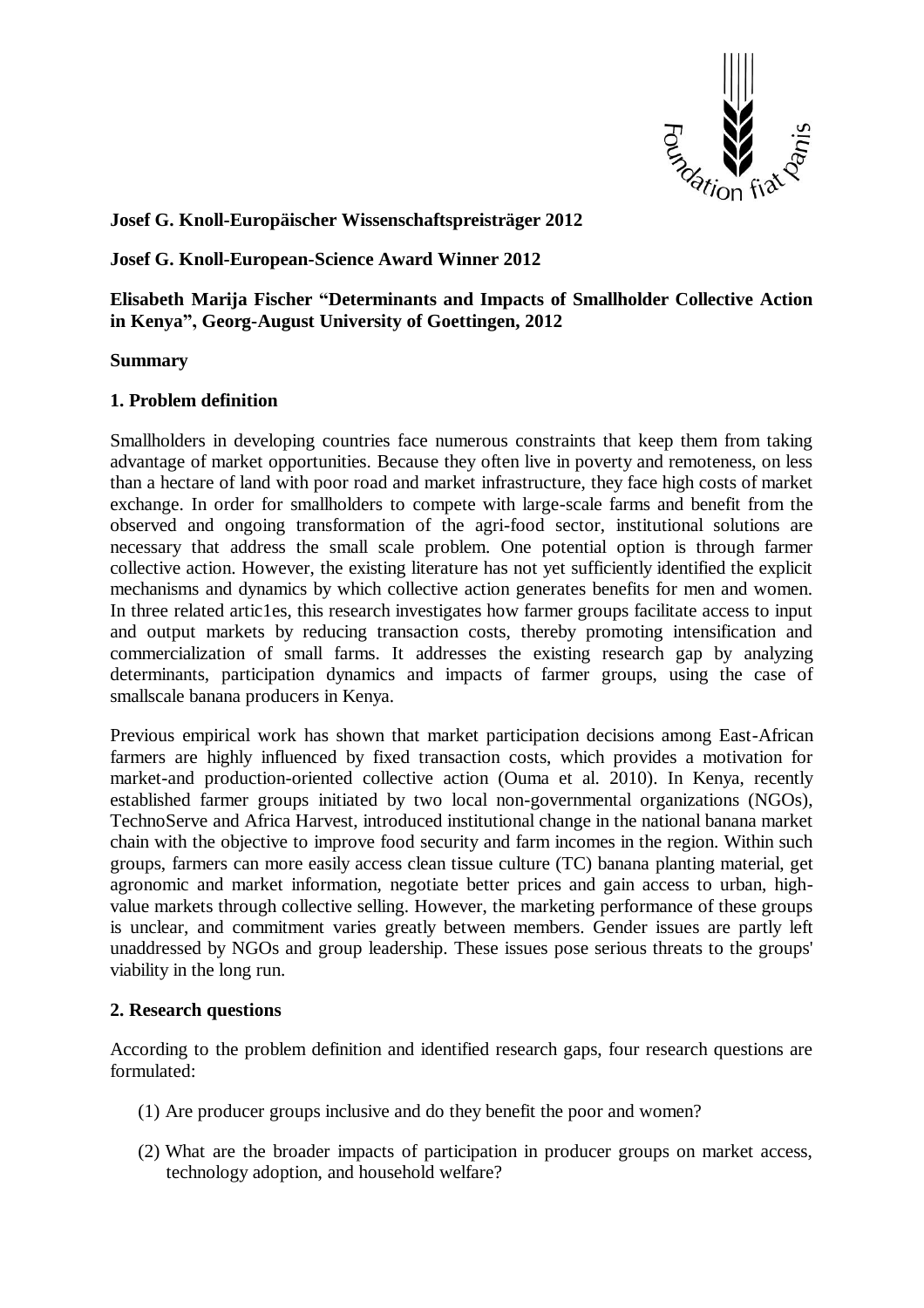- (3) What determines farmers' intensity of participation in producer groups?
- (4) Do producer groups contribute to marginalize women's position within agriculture?

### **3. Research objective**

The overall research objective of this study is to understand the particular mechanisms that affect participation and benefits for men and women in farmer associations. This will allow the formulation of policy recommendations to help guide the design and implementation of successful and inclusive collective action.

## **4. Methodology**

The formulation of research questions and hypotheses are based on theoretical work and empirical findings from previous studies. The data generation process, in particular survey and questionnaire design was made specifically to answer the research questions. Hypotheses are tested using farm household survey data and suitable econometric methods to derive inference.

## **5. Data and empirical strategy**

A unique data set is used was collected in 2009 in the central highlands of Kenya in Central and Eastern provinces. Before going to the field for data collection, questionnaires were carefully designed and pre-tested. Enumerators were intensively trained to approach farmers and ask questions in a sensitive yet consistent way and were given an interview manual that guided them through the questionnaire.

Structured, household-level interviews were conducted with banana growers in the districts of Muranga, Nyeri, Embu, and Meru. These districts are all located within the same agroecological zone, have similar access to road infrastructure, and are classified as high-potential banana-growing areas. Banana growers who are members of farmer groups as well as nonmembers for comparison were randomly sampled. In order to select members and nonmembers, stratified random sampling was used. First, a complete list of 240 banana farmer groups was obtained; out of these, 17 groups were randomly selected, which were located in different sub-locations. Within each group, around 12 member households were randomly selected, resulting in a total of 201 group member observations. In the same 17 sub-locations, 137 non-members were also randomly selected. As these non-member households are located in areas where farmer groups operate, they are exposed to the initiative and might potentially be affected by spillover effects. In order to have a more robust control group, 10 sub-locations in the same districts but without any group activities were identified. In these control regions, another 106 banana growers were randomly selected.

Thus, the total sample consists of 444 banana-growing households, including group members, non-members in regions where groups operate, and farmers (non-members) in control regions where no groups operate. As agroecological and socioeconomic conditions vary across different banana-growing areas of Kenya, our sample is not representative for the country as a whole. But because stratified random sampling was used, it is representative for members and non-members of banana farmer groups in the central highlands of Kenya.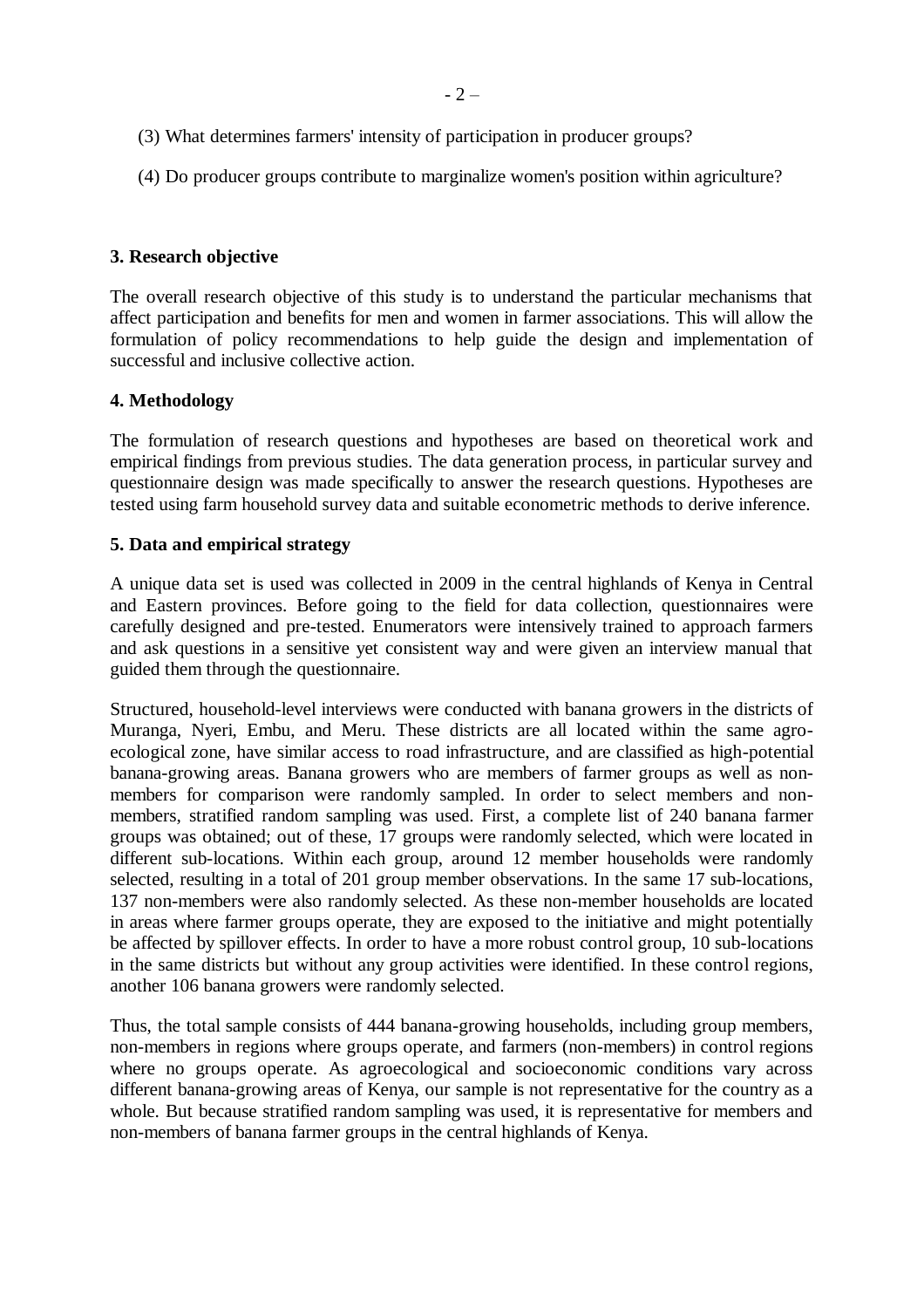The research is structured into three related chapters that find answers to the research questions. In the first chapter, the determinants and impacts of smallholder organization are assessed. Using the subsample of members and non-members in treatment regions, probit regression is used to identify factors that influence the decision to become a member of a producer group. Propensity score matching, which creates an artificial experiment based on the assumptions that all factors determining group membership can be observed, is used to reduce possible selection bias in the impact analysis. Outcome variables of interest are prices, household income, technology adoption, and other variables related to agricultural intensification and commercialization. Treatment effects are shown separately for members selling through the group and those selling individually. Results are also disaggregated by group duration and member's land holdings. Robustness of the treatment effects is tested by using different matching algorithms and different specifications of the probit model that generate propensity scores to be used for matching treatment and control observations. The concluding section discusses the conditions under which collective action is useful, and through what mechanisms the potential benefits emerge.

Within farmer groups, the commitment of individual members can vary, because the expected net benefits are not the same for all individuals and opportunities to free-ride exist. Sequential probit regression for categorical data and double-hurdle regression to model corner solutions explain participation in group meetings and collective marketing. Farmer characteristics such as size and degree of diversification are expected to influence the cost-benefit ratio. Structural and institutional' factors such as group size and the timing of group payments are also included as explanatory variables. Further policy implications are discussed in the concluding section.

With increasing returns to agricultural activity, women's access to land often declines, which can negatively affect household welfare. Hence, the third chapter analyses changes in gender relations due to farmer group participation and the effects on household food security and nutrition. Banana, being a major food crop in East Africa, traditionally falls into the women's sphere of control. Descriptive statistics are used to analyze whether men become increasingly involved in banana production and revenue decisions when market and technology access improve. Controlling for possible selection bias using instrumental variables and propensity score weighting, regression analysis is employed to test whether calorie consumption and dietary quality deteriorate when men seize control over revenues from banana production. Also, the determinants of women's control over banana output are assessed. Some wider implications on efficiency and equity are discussed, for example under what conditions collective action in food crop production can contribute to women's empowerment.

#### **6. Results and policy implications**

*Are producer groups inclusive and do they benefit the poor and women?* Producer groups in Kenya are inclusive of the poor and female farmers. The majority of randomly sampled member farmers are highly comparable to non-member farmers and no bias in terms of gender was found. Women are more likely to decide for col1ective marketing. Strong positive effects occurred for the poorest women, who are able to significantly increase their contribution to household income through membership in groups. Otherwise, asset ownership, credit and road access were found to play important roles in determining group membership, which hints at endowment and infrastructural constraints that prevent successful participation of some farmers.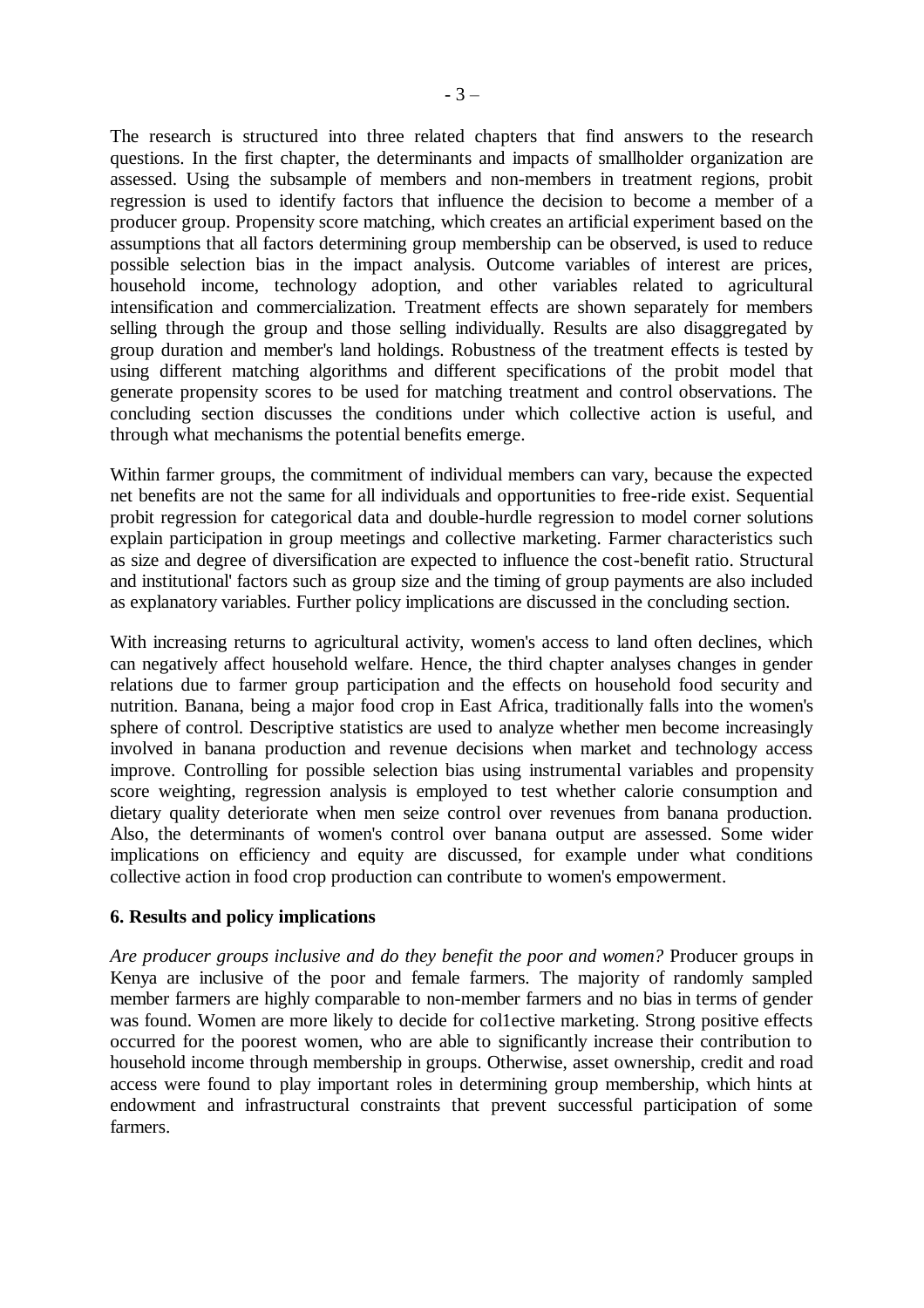*What are the broader impacts of membership in producer groups on market access, technology adoption, and household welfare?* Producer groups generate multiple benefits that go beyond the facilitation of market access. Positive impacts were found in terms of technology adoption, input use, application of improved agronomic practices, household incomes, food diversity, nutrition outcomes, and women's empowerment. The economic impact of group membership is positive, as farmers selling collectively obtain 23% higher prices. This is rather small in magnitude, particularly when considering the costs of group participation. However, agricultural innovation and agronomic information are important preconditions for commercialization. Hence, despite moderate market success, improving farmer's access to innovation and information, farmer associations contribute much to the commercialization of smallholders.

*What determines farmers' intensity of participation in producer groups?* When analyzing participation intensities, it became evident that producer groups experience the dilemma of collection action, where individuals sometimes act opportunistically. The groups' low marketing performance results in incomplete commitment among members, as many did not participate in collective marketing although they have benefited otherwise from access to clean planting material, as well as agronomic and commercial training. The intensity of participation depends not only on opportunistic behavior, but also on institutional and farmer constraints. Very small or large farm size, a high degree of crop diversification, delayed payments and large group size negatively influence the benefit-cost ratio and may thus lead to lower participation intensities.

*Do producer groups contribute to marginalize women's position within agriculture?* In other case studies, increasing agricultural productivity was often found to decrease women's control over land. In the case of banana farmers in Kenya, an increasing involvement of men in banana production and control over revenues was observed as result of group membership. This effect, however, was counteracted by female membership, which acts as an entitlement that enables women to better claim their traditional rights over banana output and revenues. While farmer associations in general may contribute to the marginalization of women, female membership in such groups may have the opposite effect and could thus be a powerful tool against women's marginalization in agriculture.

There are some major lessons learnt that may be helpful for policy makers to design and implement group-based market initiatives. In order to improve impact, commitment and distributional consequences of farmer collective action, several aspects should be kept in mind:

- Even in situations where transaction costs are high, the incentives for collective marketing of food crops may be small, since captured price premiums are too small to offset the costs of cooperative organization. The benefits may be larger if smallholders were directly linked to high-value or export markets, which often require coordination to fulfill tighter quality standards and obtain certification, but also entail better prices to offset the costs of organization.
- Regarding food crops, farmer associations can still be important drivers of technology and information dissemination for those who lack access and thereby improve rural food security. In this case, financing collective goods and services through collective marketing may not be the best strategy, as the monetary rewards are smaI1, and incomplete commitment exists. If associations depend on collective marketing, part of the group's revenues should flow back to its members as monetary rebates according to